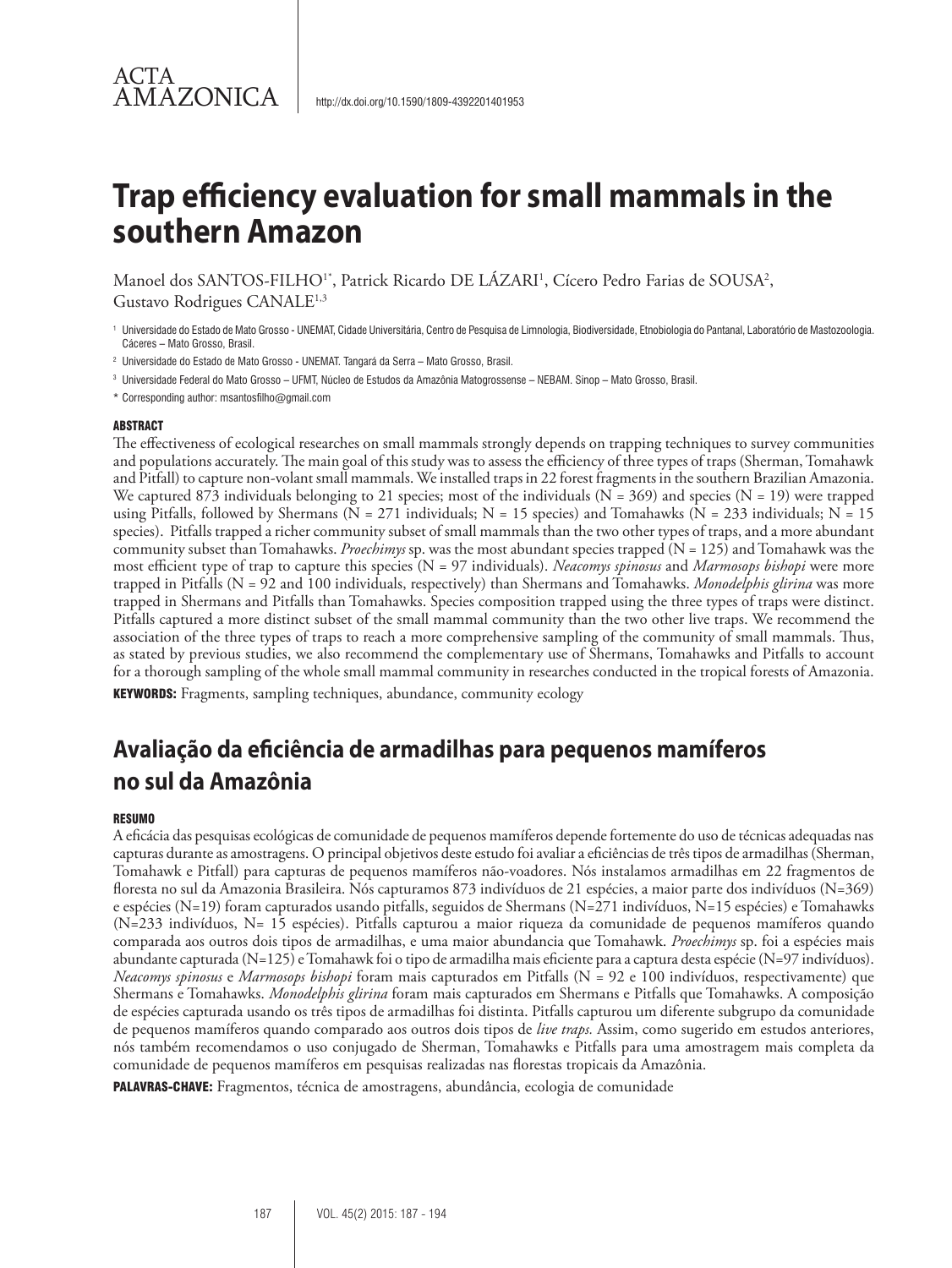## **INTRODUCTION**

Most ecological studies on small mammals involve trapping of individuals for distinct purposes, such as population surveys, assessment of community structure, behavioural studies and population genetics. The success of these studies must rely on adequate trapping techniques that will evenly sample individuals (populations and/or communities) to avoid biased results and to lead to sound conclusions (Nicolas and Colyn 2006).

Neotropical mammals are represented by animals with a vast array of body sizes and biological traits, of the 700 species in Brazil (Paglia *et al.* 2012), 44% are small mammals weighing no more than one kilogram (Emmons and Feer 1997). Researchers need a variety of trapping techniques to sample small mammal communities with such a large diversity of species, varying ecological requirements and a broad behavioural repertoire (Voss and Emmons 1996; Woodman *et al.* 1996; Hice and Schmidly 2002).

Richness and abundance of small mammals are more accurately estimated when using more than one type of trap, such as Shermans, Tomahawks*,* youngs and snap traps (Voss *et al.* 2001; Pardini 2004; Santos-Filho *et al.* 2012). Previous studies showed that Pitfall traps are more effective than conventional traps (Nicolas and Colyn 2006; Umetsu *et al.* 2006), however Pitfalls are rarely used for sampling small mammals in tropical forests.

The main goal of this study was to assess the efficiency of three types of traps (Sherman, Tomahawk and Pitfall) to capture non-volant small mammals in the southern Amazon. Trap efficiency was based on abundance, richness and species composition of the small mammal community subset captured in each one of the three types of trap.

## **MATERIALS AND METHODS**

#### **Study site**

The research was conducted in the municipality of Alta Floresta in the State of Mato Grosso in the southern Amazonia (09°53 S, 56°28 W), with a mean annual rainfall between 2500 – 2700 mm (Oliveira and Albuquerque 2003). Deforestation in the study site began in the early 1980s and in 2004 only 32% of the original forest remained in a highly-fragmented landscape (Michalski *et al*. 2007). Twenty-one forest fragments ranging from two to 14,480 ha were selected to as sites for this research. All were surrounded by pasture and with few emergent trees due to intense selective logging in the past.

#### **Sampling methods**

Forest fragments were sampled for 10 consecutive days from April to August 2009. We used two widely used types of live-trap (Tomahawk and Sherman) and Pitfall traps to sample small mammals with different substrate preferences: arboreal, terrestrial or scansorial. Using three types of traps we expected to sample most of the local small mammal community (Woodman *et al.* 1996; Voss *et al.* 2001; Hice and Schmidly 2002).

One ground-level grid of traps was installed in forest fragments ranging from one to 25 ha, two ground-level grids were installed 200 meters apart in forest fragments between 26 ha and 100 ha, and three ground-level grids were installed in forest fragments larger than 100 ha. Each ground-level grid was consisted of three parallel transects, each transect was 100 meters long and separated by 50m from the next. A trapping point was established every 20 meters along each transect, totalling five trapping points on each of the three transects. One Sherman (80mm x 90mm x 230mm) and one Tomahawk (145mm x 145mm x 410mm) were installed on the ground, three meters apart from each other, at each trapping point, totalling 30 live traps at each ground-level grid. Traps were baited with peanut-butter and three slices of banana and were checked daily to collect trapped small mammals and replace baits.

A Pitfall set of four plastic buckets (60 l) was installed in "Y" shape. Buckets were buried fifteen meters one from the other. A plastic canvas of 70 centimeters in height was used as a barrier linking the rims of all four buckets. One Pitfall set was installed in forest fragments ranging from two to 25 ha, and four Pitfall sets were installed 200 metres apart in forest fragments larger than 50 ha. A styrofoam plate was placed inside each bucket to prevent drowning of any captured animals. Buckets remained open for 10 consecutive days and were checked daily to collect small mammals and remove any rainwater.

Voucher specimens of each species were deposited at the Mammal Collections of the Universidade do Estado de Mato Grosso (UNEMAT), Cáceres. Since none of the fragments yielded more than 20 individuals per species, all individuals in this study were collected, rendering a mark-recapture approach unnecessary.

#### **Statistical analyses**

Abundance was weighed by the total number of trapnights for each one of the three types of traps. Weighed abundance was log-transformed to avoid dominance of overabundant species in the determination of the similarity matrix. We used analysis of similarity (ANOSIM) and non-metric multidimensional scaling (NMDS) to evaluate similarities in species composition of the small mammals trapped by the three types of traps. The non-parametric Wilcoxon's rank test was used to compare weighed abundance of small mammals trapped in the three types of traps. We also used Wilcoxon's rank test to compare weighed abundance of the most abundant small mammals trapped in each of the three types of traps. Due to the performance of multiple paired comparisons we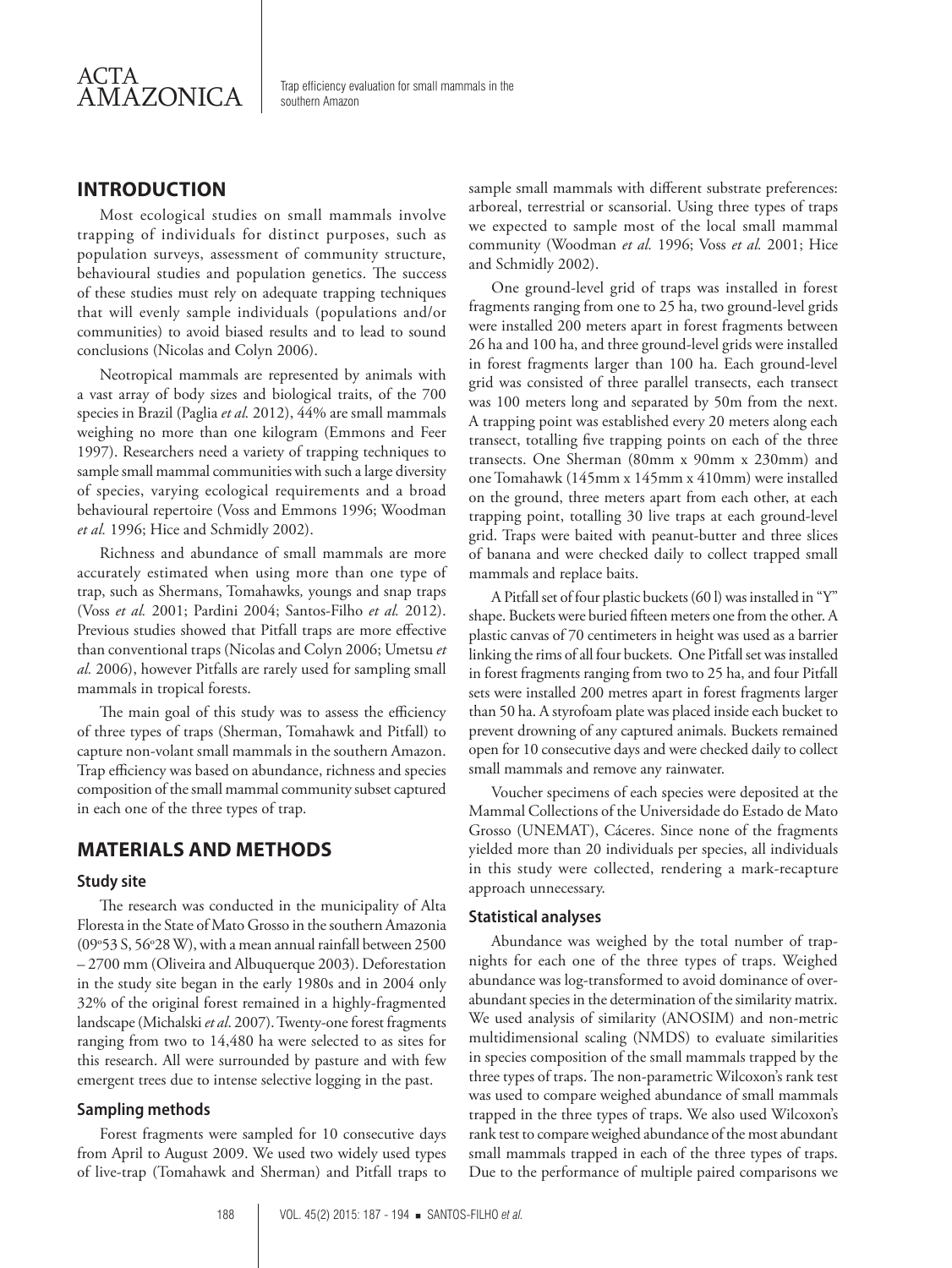

used simple Bonferroni correction to compensate for error inflation. Statistical significance was set at  $P$  ( $\leq$ ) 0.016 after Bonferroni correction. Statistical analyses were performed in R program (R Core Team 2012).

Species rarefaction curves based on the number of species and the number of fragments (Gotelli and Colwell 2001) were used to examine our sampling sufficiency using the EstimateS software (Colwell 1997), on the basis of the Sobs Mao Tau index.

## **RESULTS**

We captured 873 individuals from 21 species of small mammals (Table 1). Nineteen species and 369 individuals were captured in Pitfalls with 2,880 trap.nights, 15 species and 271 individuals in Shermans with 6,300 trap.nights, and 15 species and 233 individuals in Tomahawks with 6,300 trap.nights. The capture success was 12.8% in Pitfalls*,* 4.3% in Shermans and 3.6% in Tomahawks.

Table 1. Species captured using three types of traps in the southern Amazon in the municipality of Alta Floresta, Mato Gosso. (Ter= cursorial or terrestrial species,  $Arb=$  arboreal or scansorial species) ( $N = 21$  forest fragments).

| <b>Species</b>                                 | Habitat<br>Use | Tomahawk       |                   | Sherman        |                          | Pitfall               |                   | All traps      |
|------------------------------------------------|----------------|----------------|-------------------|----------------|--------------------------|-----------------------|-------------------|----------------|
|                                                |                | Total          | Mean $\pm$ SD     | Total          | Mean $\pm$ SD            | Total                 | Mean $\pm$ SD     | Total          |
| Proechimys sp. (Allen, 1899)                   | Ter            | 97             | $4.62 \pm 3.61$   | 22             | $1.05 \pm 1.43$          | 6                     | $0.28 \pm 0.78$   | 125            |
| <i>Marmosa demerarae</i> (Thomas, 1905)        | Arb            | 61             | $2.90 \pm 3.45$   | 59             | $2.81 \pm 2.84$          | $\overline{4}$        | $0.19 \pm 0.40$   | 124            |
| Neacomys spinosus (Thomas, 1882)               | Ter            | 4              | $0.19 \pm 0.51$   | 26             | $1.24 \pm 2.21$          | 92                    | $4.38 \pm 5.11$   | 122            |
| Necromys lasiurus (Lund, 1840)                 | Ter            | 0              | $\blacksquare$    | $\overline{c}$ | $0.90 \pm 0.30$          | 21                    | $1.00 \pm 1.45$   | 23             |
| <i>Marmosops bishop (Pine, 1981)</i>           | Arb            | $\mathbf{1}$   | $0.05 \pm 0.22$   | 3              | $0.14 \pm 0.36$          | 100                   | $4.76 \pm 5.27$   | 104            |
| Monodelphis glirina (Wagner, 1842)             | Ter            | 11             | $0.52 \pm 0.93$   | 51             | $2.43 \pm 3.07$          | 36                    | $1.71 \pm 2.10$   | $98\,$         |
| <i>Euryoryzomys nitidus</i> (Thomas, 1884)     | Ter            | 11             | $0.52\,\pm\,0.75$ | 39             | $1.86 \pm 2.76$          | 5                     | $0.24 \pm 0.54$   | 55             |
| Hylaeamys megacephalus (Fischer, 1814)         | Ter            | 13             | $0.62 \pm 1.57$   | 29             | $1.38 \pm 2.52$          | 12                    | $0.57 \pm 1.03$   | 54             |
| Marmosa murina (Linnaeus, 1758)                | Arb            | 5              | $0.24 \pm 0.54$   | 14             | $0.66 \pm 1.74$          | 20                    | $0.95\,\pm\,1.46$ | 39             |
| Monodelphis adusta (Thomas, 1897)              | Ter            | 0              | $\blacksquare$    | $\overline{2}$ | $0.09 \pm 0.44$          | 34                    | $1.62 \pm 2.92$   | $36\,$         |
| Oligoryzomys sp. (Bangs, 1900)                 | Ter            | $\pmb{0}$      | $\blacksquare$    | 5              | $0.24 \pm 0.62$          | 12                    | $0.57 \pm 0.92$   | 17             |
| Didelphis marsupialis (Linnaeus, 1758)         | Arb            | 16             | $0.76 \pm 1.09$   | 0              | $\overline{\phantom{a}}$ | $\overline{2}$        | $0.90 \pm 0.30$   | $18$           |
| Oecomys sp. (Thomas, 1906)                     | Arb            | 1              | $0.05 \pm 0.22$   | 5              | $0.24 \pm 0.54$          | 11                    | $0.52 \pm 0.93$   | 17             |
| Oecomys bicolor (Tomes, 1860)                  | Arb            | $\mathbf{1}$   | $0.05 \pm 0.22$   | 10             | $0.48 \pm 0.75$          | $3\,$                 | $0.14 \pm 0.48$   | 14             |
| Oecomys roberti (Thomas, 1903)                 | Arb            | 4              | $0.19 \pm 0.40$   | 3              | $0.14 \pm 0.48$          | $\mathbf{2}^{\prime}$ | $0.90 \pm 0.30$   | 9              |
| Oecomys aff. catherinae (Thomas, 1909)         | Arb            | $\overline{2}$ | $0.90 \pm 0.30$   | 0              | $\overline{\phantom{a}}$ | 5                     | $0.24 \pm 0.70$   | 7              |
| Metachirus nudicaudatus (E. Geoffroy, 1803)    | Ter            | 5              | $0.24 \pm 0.54$   | 1              | $0.05\,\pm\,0.22$        | 0                     | $\Box$            | 6              |
| Oxymycterus sp. (Waterhouse, 1837)             | Ter            | 0              | $\blacksquare$    | 0              | $\blacksquare$           | $\overline{2}$        | $0.90 \pm 0.30$   | $\overline{2}$ |
| Caluromys lanatus (Olfers, 1818)               | Arb            | $\mathbf{1}$   | $0.05\,\pm\,0.22$ | 0              | $\Box$                   | $\pmb{0}$             | $\blacksquare$    | 1              |
| Glacilinanus sp. (Gardner and Creighton, 1989) | Arb            | 0              | $\blacksquare$    | 0              | $\overline{\phantom{a}}$ | $\mathbf{1}$          | $0.05 \pm 0.22$   | $\mathbf{1}$   |
| Marmosa sp. (Gray, 1821)                       | Arb            | 0              | ÷,                | 0              | $\blacksquare$           | $\mathbf{1}$          | $0.05\,\pm\,0.22$ | 1              |
| Species richness                               |                | 15             |                   | 15             |                          | 19                    |                   | 21             |
| Individuals captured                           |                | 233            |                   | 271            |                          | 369                   |                   | 873            |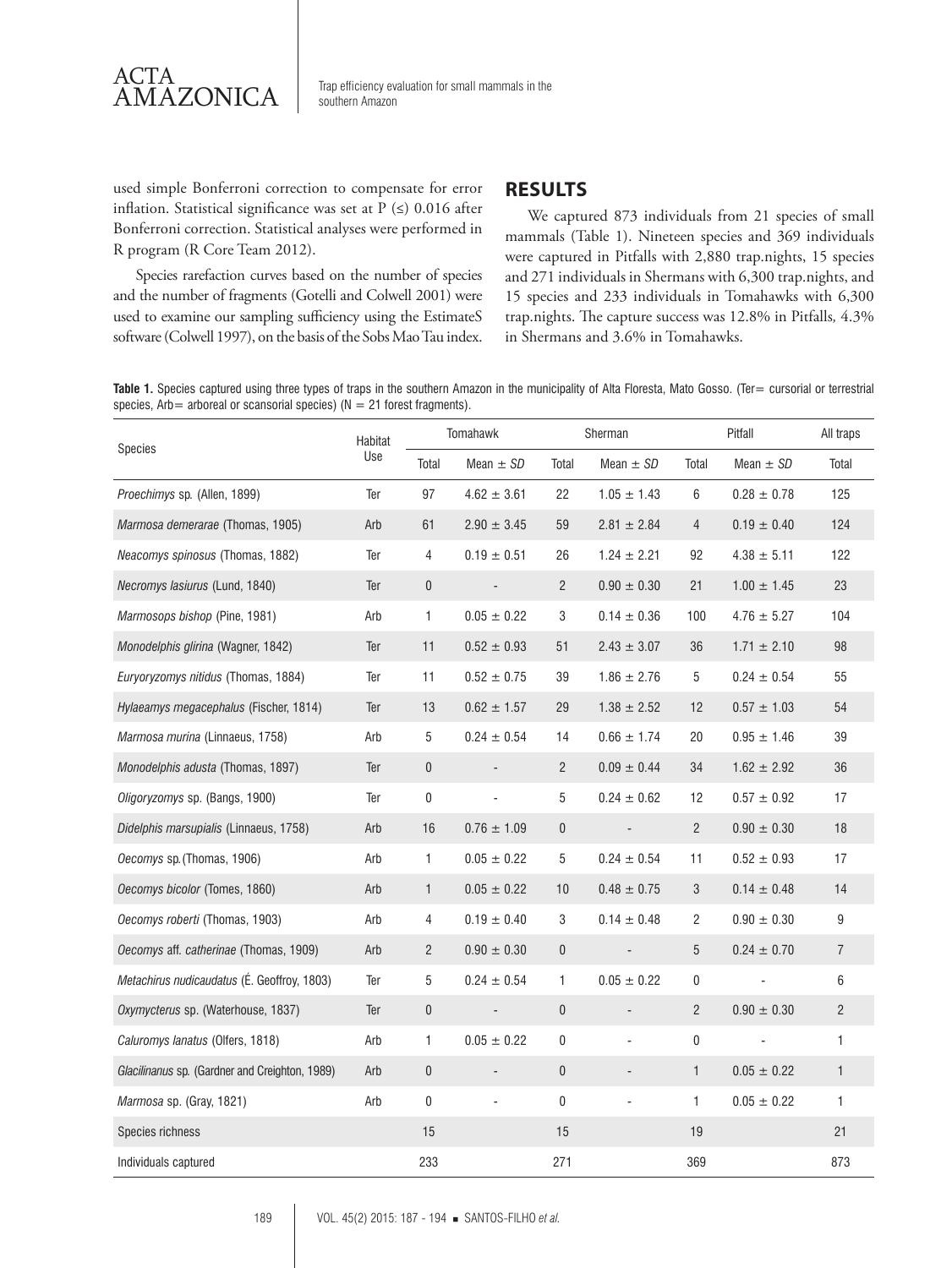ACTA AMAZONICA

When comparing abundance of small mammals trapped using the three types of traps, more individuals were trapped using Pitfalls than Tomahawks (W =  $8, P_{(Bonferroni)} = 0.013$ ), no other comparison was statistically relevant ( $W = 46 - 22.5$ ,  $P_{(Bonferroni)} \geq 0.016$ .

For species richness, when the three types of traps were compared, Pitfalls and Shermans show an asymptotic curve after the 15<sup>th</sup> forest fragment. In addition there was a reduction in the confidence interval for Pitfalls (Figure 1). Comparing trap efficiency for species most commonly trapped during the



Figure 1. Rarefaction curve of species richness trapped in 22 forest fragments  $A=$  Sherman,  $B=$  Pitfalls e  $C=$  Tomahawk.

research (species with more than 90 individuals captured in total) (Figure 2): *Neacomys spinosus* was more often captured in Pitfalls (N = 92) than in Shermans (N = 26) (W = 113.5,  $P_{(Bonferroni)} = 0.004$ ) or Tomahawks (N = 4) (W = 357,  $P_{(Bonferroni)}$ = 0.0001). *Proechimys* sp. was more commonly trapped in Tomahawks ( $N = 97$ ) than in Shermans ( $N=22$ ) ( $W = 71.5$ ,  $P_{(Bonferroni)} = 0.0001$ ) or Pitfalls (N = 6) (W = 52,  $P_{(Bonferroni)} =$ 0.0001). While, *Monodelphisglirina* was more often captured in Shermans ( $N = 51$ ) than Tomahawks ( $N = 11$ ) ( $W = 318.5$ ,  $P_{(Bonferroni)} = 0.009$ , there was no difference between number of individuals captured in Pitfalls ( $N = 36$ ) and in the two other types of traps. *Marmosops bishopi* was most commonly trapped in Pitfalls ( $N = 100$ ) than in Shermans ( $N = 3$ ) (W = 0,  $P_{(Bonferroni)} = 0.0001$ ) or Tomahawks (N = 1) (W = 0,  $P_{(Bonferroni)} = 0.0001$ ), moreover Shermans captured more individuals than Tomahawks (W = 294.5,  $P_{(Bonferroni)} = 0.009$ ). On the other hand, *Marmosa demerarae* was less frequently trapped in Pitfalls ( $N = 4$ ) than in Tomahawks ( $N = 61$ ) (W  $= 86.5, P_{(Bonferroni)} = 0.0003$ ) or Shermans (N = 59) (W = 359,  $P_{(Bonferroni)} = 0.0002$ 

The ANOSIM and NMDS results revealed a significant difference in the community composition sampled by different types of traps. The species trapped using Pitfall traps were different than those using Tomahawks or Shermans (respectively, R=0.78 and 0.57, P < 0.001; Figure 3A), there was a smaller difference between the two latter  $(R = 0.25, P < 0.001;$  Figure 3A). The same pattern was observed when only presence – absence data was used (Pitfall/Tomahawk: R = 0.70; Pitfall/Sherman: R = 0.47; Sherman/Tomahawk R=0.17; P < 0.001; Figure 3B).

## **DISCUSSION**

Pitfalls were more efficient than Shermans and Tomahawks, trapping more species of small mammals and sampling a more distinct subset (Bury and Corn 1987; Lyra-Jorge and Pirvello 2001 and Umetsu *et al.* 2006). Additionally, Pitfalls trapped a higher number of individuals than Tomahawks, but there was no significant difference in the number of individuals trapped by Pitfalls and Shermans. A similar pattern has been observed in African tropical forests (Nicolas and Colin 2006), in Brazilian Cerrado (Cáceres *et al.* 2011) and at the Atlantic Forest (Umetsu *et al.* 2006) where Pitfalls were more efficient than Shermans and/or Tomahawks, capturing a higher number of species and individuals. We demonstrate, however, that different types of traps have distinct efficiency depending on the small mammal species targeted.

When analysing trap efficiency based on abundance of small mammals trapped for the whole small mammal community, Pitfalls were a more efficient type of trap than Tomahawks, but not for all species of the community. The four largest species of small mammals captured, *Caluromys lanatus, Metachirus nudicaudatus, Didelphis marsupialis* and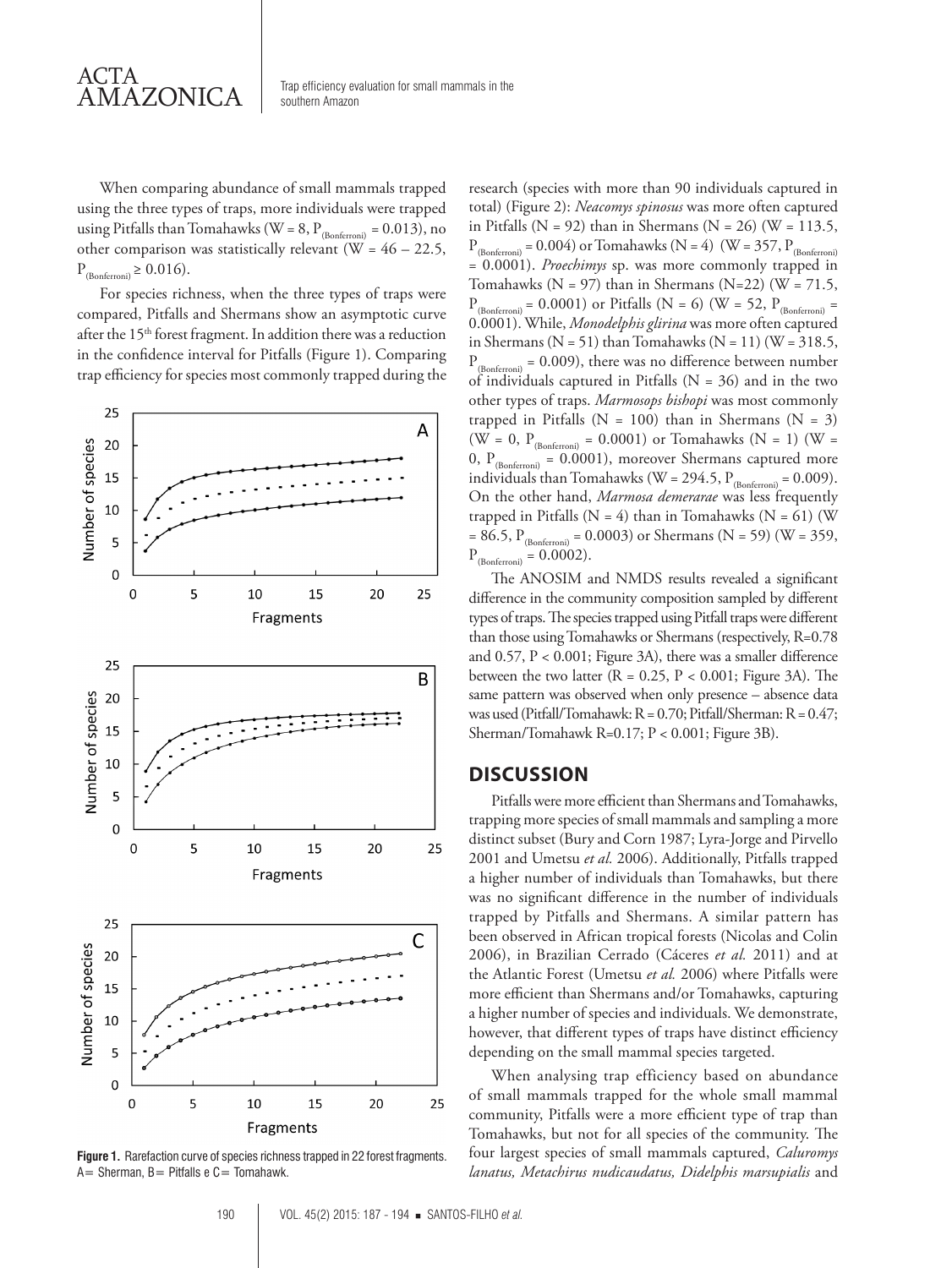ACTA AMAZONICA



**Figure 2.** Weigh abundance of five of the most abundant species captured in the southern Amazonia, municipality of Alta Floresta, State of Mato Grosso, Brazil. Dark squares show medians and whiskers show maximum and minimum weighed abundance recorded. B = *Marmosops bishopi*, D = *Didelphis marsupialis*, G = *Monodelphis glirina*, S = *Neacomys spinosus*, P = *Proechimys* sp. \_t = Tomahawks, \_s = Shermans, \_p = Pitfalls.



**Figure 3.** Two-dimensional NMDS plots of the similarity among community structure using three types of traps. Black dots circled by a black line: captures using Pitfalls, white squares circled by a dashed line= captures using Shermans, and black triangles circled by points= captures using Tomahawks. (A) NMDS using abundance data (B) NMDS using presence-absence data.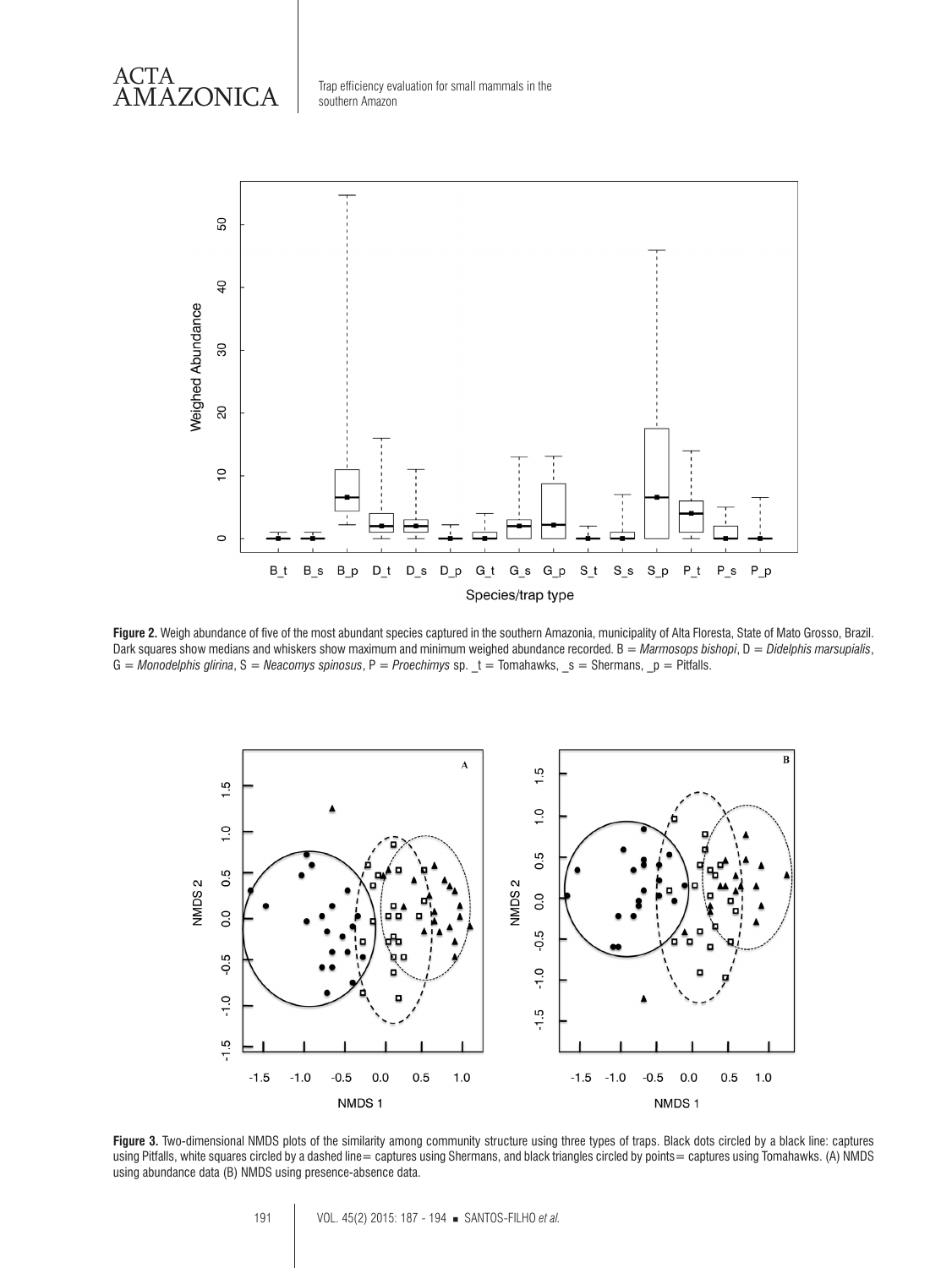*Proechimys* sp, had more individuals trapped in Tomahawks than in Pitfalls and Shermans, similar to findings at the Peruvian Amazon (Hice and Velazco 2013). Shermans must be too small to trap adult individuals of these species, and Pitfalls may allow individuals to escape by jumping and climbing.

Although less Pitfall traps (buckets) were used than Shermans and Tomahawks, Pitfalls captured more individuals than the two because they capture more than one individual at the same time, including cursorial, semi-fossorial and arboreal species (Lyra-Jorge and Pirvello 2001; Santos-Filho *et al*. 2006). Some rare and elusive species, rarely captured with conventional traps, are commonly trapped with Pitfalls (Umetsu *et al*. 2006; Cáceres *et al.* 2011).

For arboreal mammals captured in the three types of traps, the only significant difference was observed for *Marmosops bishopi*, with the highest number of individuals trapped in Pitfalls, and for *Marmosa demerarae* with less individuals in Pitfalls than in the two other types. In addition, five other arboreal species, (*Glacilinanus* sp, *Marmosa* sp., *M. murina*, *Oecomys* sp, *O*. aff*. catherinae*) had more individuals trapped in Pitfalls than in Shermans or Tomahawks.

The main advantage of using Pitfalls is the possibility of collecting more than one individual per trap-night and also to spare the use of baits. To enhance the trap efficiency of Pitfalls we recommend the use of 60-litre buckets or larger, as the use of smaller buckets may allow small mammals to escape, especially those able to jump and climb, such as *Proechimys*, *Didelphis, Caluromys* and *Oecomys* (Santos-Filho *et al.* 2006; Ribeiro-Júnior *et al.* 2011).

## **CONCLUSION**

A richer community subset was captured with Pitfalls than with Tomahawks or Shermans, and more individuals were trapped with Pitfalls than with Tomahawks. Finally, Pitfalls captured a more distinct subset of the small mammal community than the two other live traps. The exclusive use of conventional types of traps (Shermans and Tomahawks) to sample small mammals may generate misleading results even for some arboreal small mammals. Although previous studies had already highlighted the importance of using Pitfalls and conventional traps, this is the first study to compare trap efficiency of Tomahawks, Shermans and Pitfall for trapping small mammals in the Amazon, considering three diversity aspects – richness, abundance and species composition. Similar findings was only recorded for Neotropical small mammals in the Cerrado and in the Atlantic Forest, in accordance to previous studies we recommend the complementary use of Shermans, Tomahawks and Pitfalls to give the most complete sampling of the small mammal community in researches conducted in the tropical forests of Amazonia.

## **ACKNOWLEDGEMENTS**

We acknowledge the Escola da Amazônia for logistic support during data collection. We also thank Vitória da Riva Carvalho for lodging in Hotel Floresta Amazônica and all landowners for permission to work within their landholdings.

## **REFERENCES**

- Bury, R.B.; Corn, P.S. 1987. Evaluation of Pitfall trapping in northwestern forests: trap array with drift fences. *Journal of Wildlife Management*, 51: 112-119.
- Caceres, N. C.; Nápoli, R. P.; Hannibal, W. 2011. Differential trapping success for small mammals using pitfall and standard cage traps in a woodland savannah region of southwestern Brazil. *Mammalia,* 75: 45–52.
- Colwell, R.K. 1997. Programa EstimateS, version 5: Statistical estimation of species richness and shared species from samples. User's Guide and application published at: http://viceroy.eeb. uconn.edu/estimates.
- Emmons, L.H.; Feer, F. 1997. *Neotropical rainforest mammals: a field guide*. 2da ed. University of Chicago Press, Chicago, 1997, 307p.
- Gotelli, N.J.; Colwell, R.K. 2001. Quantifying biodiversity: procedures and pitfalls in the measurement and comparison of species richness. *Ecology Letter*, 4:379–391.
- Hice, C.L.; Schmidly, D.J. 2002. The effectiveness of Pitfall traps for sampling small mammals in the Amazon Basin. *Mastozoología Neotropical*, 9: 85-89.
- *Hice, C.L.; Velazco, P.M. 2013.* Relative effectiveness of several bait and trap types for assessing terrestrial small mammal communities in Neotropical rainforest. *Occasional Papers Museum of Texas Tech University*, 316:1-15.
- Lyra-Jorge, M. C.; Pivello, V.R. 2001. Combining live trap and pitfall to survey terrestrial small mammals in savanna and forest habitats, in Brazil. *Mammalia,* 65:524–530.
- Michalski, F.; Nishi, I.; Peres, C.A. 2007. Disturbance-mediated drift in tree functional groups in Amazonian forest fragments. *Biotropica*, 39: 691–701.
- Nicolas, V.; Colyn, M. 2006. Relative efficiency of three types of small mammal traps in an African rainforest. *Belgian Journal of Zoology*, 136: 107–111.
- Oliveira, C.C.; Albuquerque, M.C. 2003. *Geologia e recursos minerais da folha de Alta Floresta*. Brasília CPRM – Serviço Geológico do Brasil/ DEPAT/ DIEDIG.
- Paglia, A.P.; Fonseca, G.A.B.; Rylands, A.B.; Herrmann, G.; Aguiar, L.M.S.; Chiarello, A.G.; *et al.* 2012. Lista anotada dos mamíferos do Brasil. 2da ed. *Occasional Papers in Conservation Biology*, 6: 1-76.
- Pardini, R. 2004. Effects of forest fragmentation on small mammals in an Atlantic Forest landscape. *Biodiversity and Conservation*, 13: 2567-2586.
- R Core Team. 2012. R: A language and environment for statistical computing. R Foundation for Statistical Computing, Vienna, Austria. http://www.R-project.org/